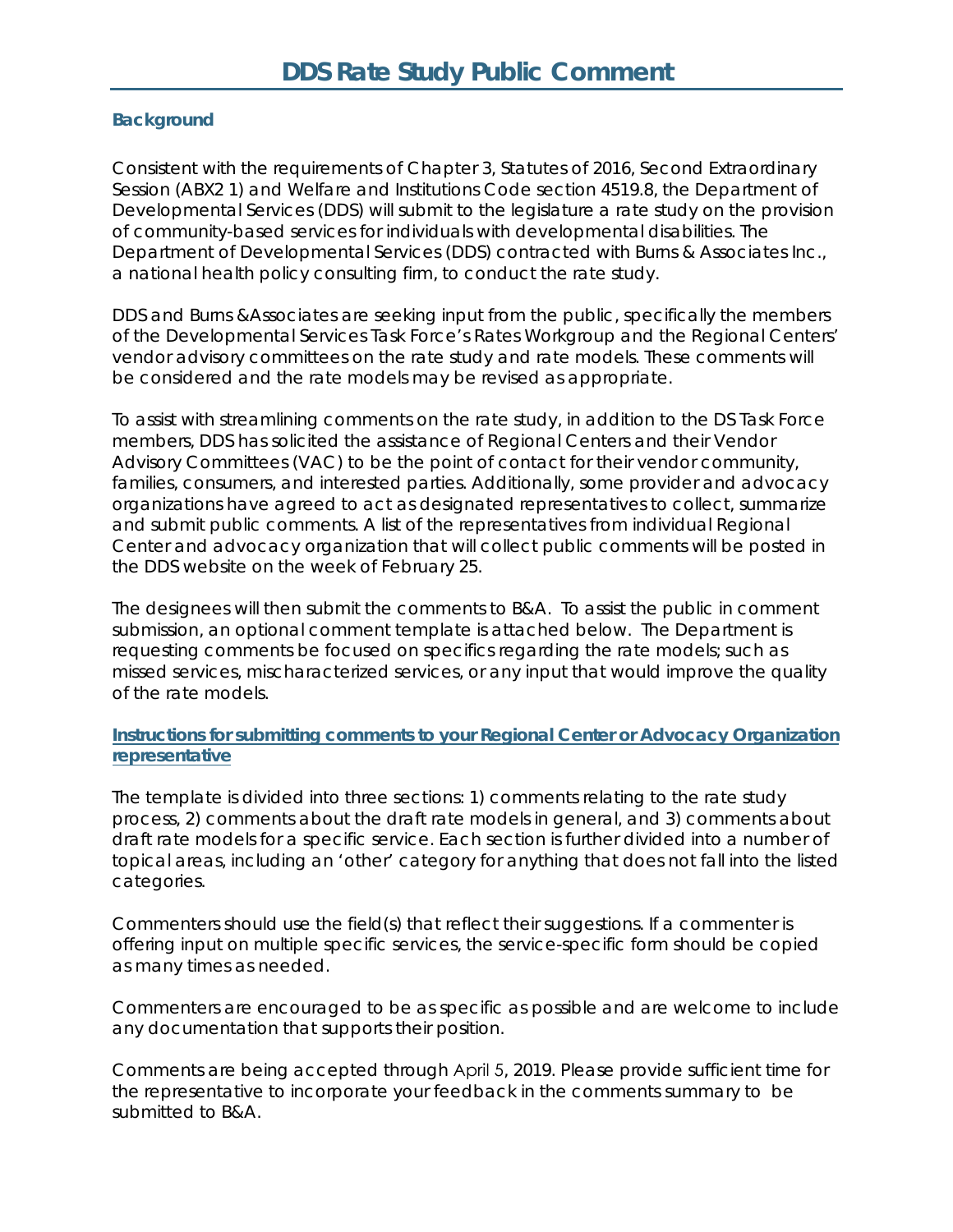# **DDS Rate Study Public Comment – Process Related**

Name/Agency (Optional)

| <b>Comment Topic</b>                    |  |
|-----------------------------------------|--|
| <b>Provider Survey</b>                  |  |
| <b>Family and Consumer</b><br>Survey    |  |
| <b>Public Comment</b><br><b>Process</b> |  |
| Other                                   |  |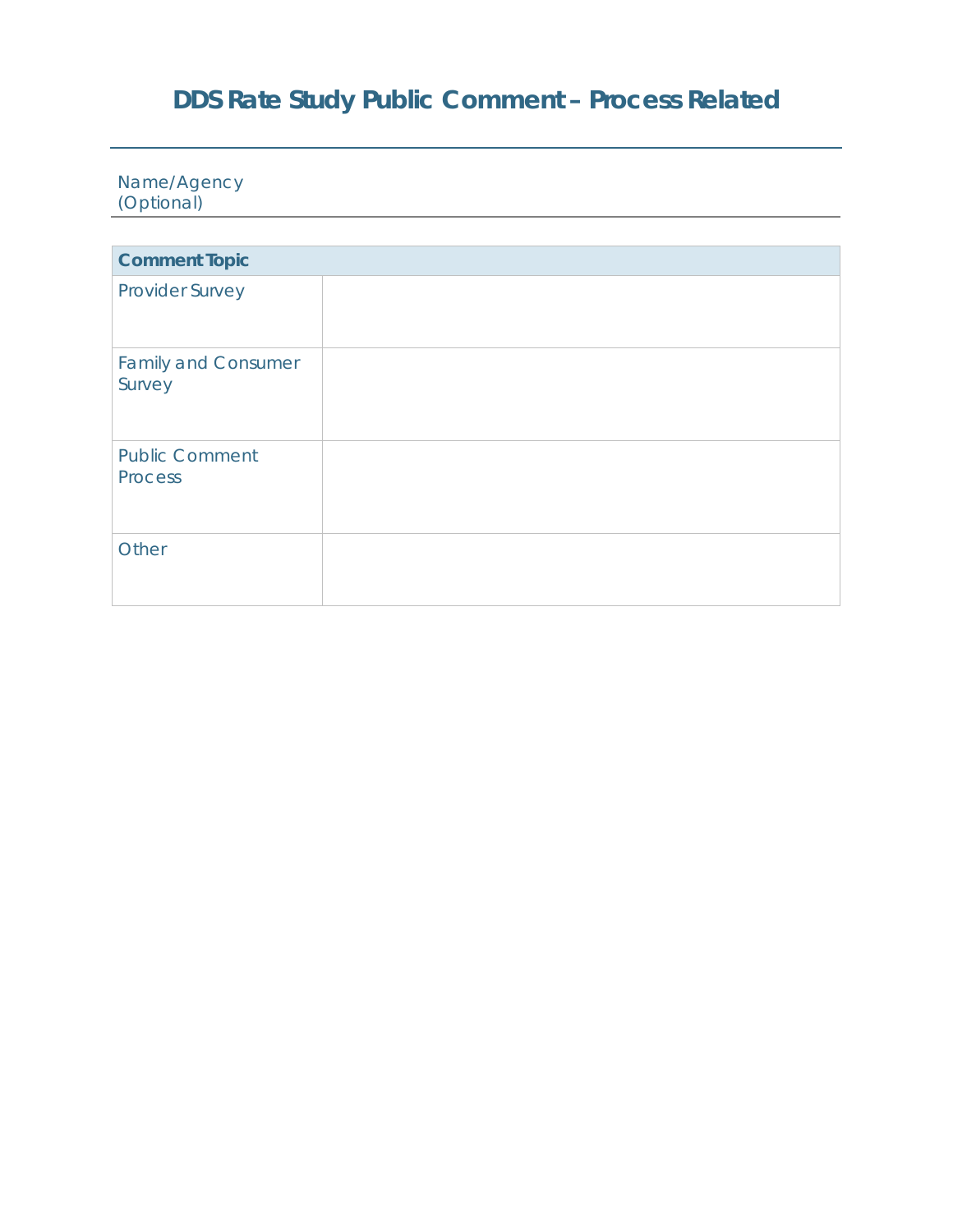# **DDS Rate Study Public Comment – Cross-Service Code**

**(for comments that affect multiple or all service codes)** 

Name/Agency (Optional)

| <b>Comment Topic</b>                         |  |
|----------------------------------------------|--|
| Wages                                        |  |
| <b>Benefits</b>                              |  |
| <b>Productivity Factors</b>                  |  |
| Supervision and<br><b>Program Operations</b> |  |
| Administration                               |  |
| Other                                        |  |